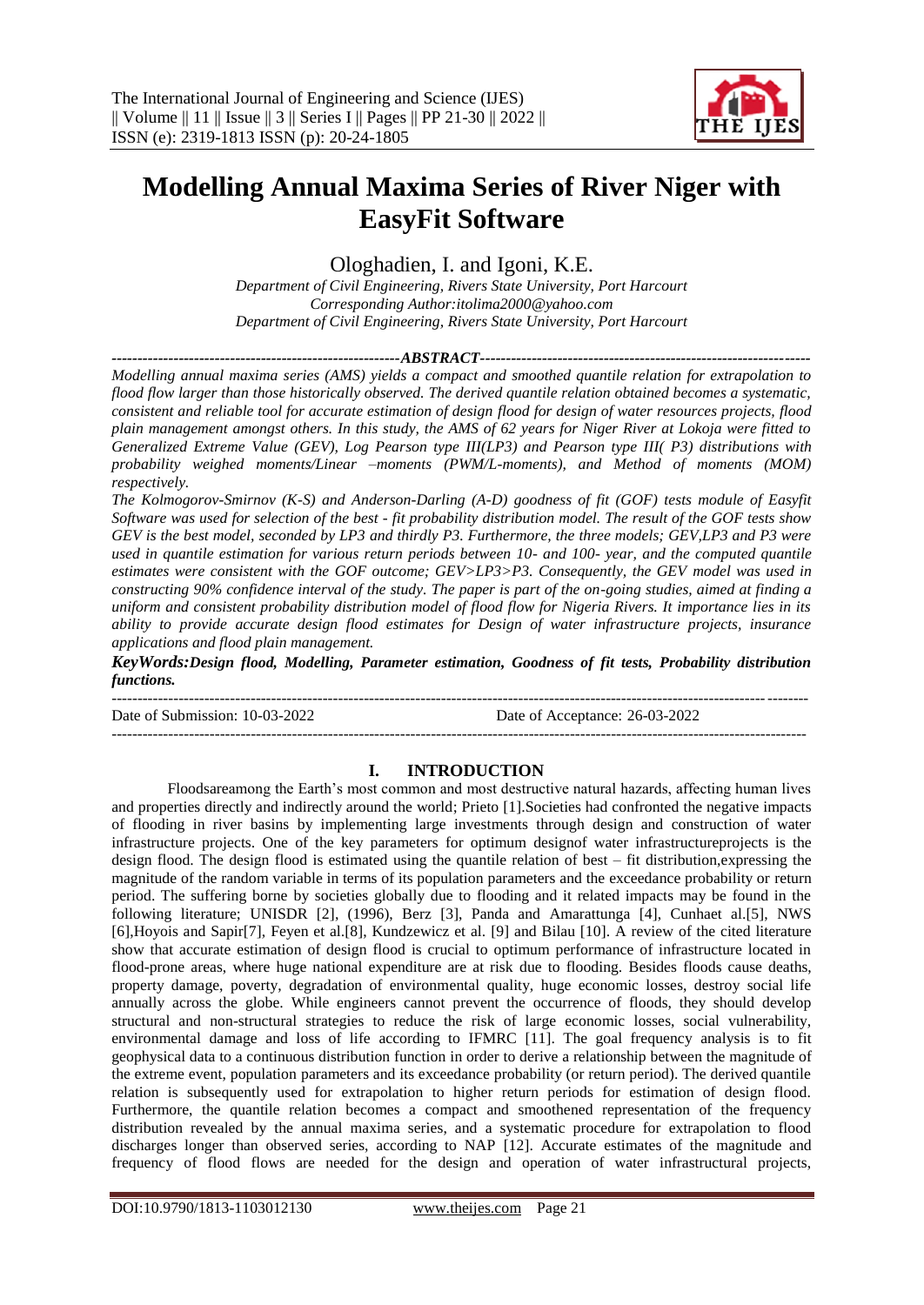floodplaindemarcation and management, and for the design of transportation infrastructure such as bridges and roads.

The estimation of design flood involves; (i) Data choice and screening (ii) distribution fitting and quantile estimates (iii) goodness-of-fit tests (iv)assessment of uncertainty. The uncertainty in parameter and quantile estimates is usually accounted for by defining confidence intervals.

Flood events can be analyzed using either the Annual maximum series or partial duration series. The annual maxima series is based on the maximum peak flow for each year. The partial duration series is obtained by taking all flood peaks equal to or greater than a predefined flood base that may cause damage. If more than one flood per year must be considered, a partial duration series may be appropriate. However, the annual maximum series is adopted in this paper, because it is consistent with the occurrence of annual floods in Nigeria wherein one damaging fluvial flood event occurs annually. The application of probability distribution model to annual flood flow presupposes screening and application of non-parametric tests of randomness, independence, homogeneity and stationarity. It is only when empirical evidence was found to rule the non-parametric tests, that the available datais considered fit for flood frequency analysis.

The probability distribution functions adopted in this study area: Log-Pearson Type III (LP3), Generalized Extreme Value (GEV) and Pearson type III (P3). These distributions have been recommended for at site flood frequency analysis in many countries. For example, Pearson Type III (P3) is the recommended probability distribution in Germany, LP3, is the recommended standard of USA, Germany and Australia. GEV as standard probability distribution in the United Kingdom, Bangladesh etc. Most countries in Europe had adopted GEV as their standard probability distribution. The World Meteorological Organization (WMO) conducted a global survey in 1984 on the use of flood frequency methods and found GEV, EVI, LN2, P3, LP3 and EV2, as the widely used probability distribution. Ologhadien [13] undertook a comparative evaluation of probability distribution models of flood flow in the Lower Niger Basin and found GEV the best –fit-distribution, seconded by P3, and thirdly, LP3 using statistical GOF tests; Dmod, RRMSE, NSE, RSR and PPCC. Thus, the three candidate distributions selected have shown satisfactory performance in the lower Niger River Basin.

The three most important parameters estimation methods in civil engineering practice are (i) Method of Moments (MOM); (ii) Method of maximum likelihood (MLE) and (iii) probability, Weight Moments (PWMs) and L-moments. A brief review of parameter estimation methods by AMEC [14] shows that the best parameter estimation method to use shouldbe based on the type of distribution and size of annual maxima series. For example, the MOM is recommended when sample size  $(N) \le 25$ . MLE is best for two-parameter log-normal (LN2) distribution. LP3 distribution is applied to flood frequency analyses when the shape factor  $(\gamma)$  >1.0, such that  $1/β$  (scale) >0.0. PWM/L – moment is preferred to GEV distribution when N>50 years. The Easyfit software adopted in this study uses MOM for P3 and LP3, while PWMs/L – moments for GEV distribution.

Goodness – of – fit (GOF) tests can be applied to evaluate whethera given probability distribution can be a smoothed representation of the flood frequency distribution revealed by the available data. Three main kinds of model selection techniques may be found in Chen et al.[15]. These are (i) hypothesis tests based GOF and Information – based criteria, and statistics based GOF. Examples at hypothesis tests based GOF are Kolmogorov – Smirnov (K-S) test, Anderson –Darling (AD) test, Probability Plot Correlation Coefficient (PPCC), Chi-square test and log-likelihood tests. Information-based criteria include the Akaike Information Criterion, Akaike Information criterion –second order variant (AIG) and Bayesian Information criterion (BIC). The statistical GOF test are (i) Relative Root Mean Square (RRMSE), (ii) Nash-Sutcliffe efficiency (NSE), (iii) percent bias (PBIAS), (iv) ratio of the root mean square error to the standard deviation of measured data (RSR). Each category of GOF tests has its own characteristicsand applicable scope, see Rahman et al.[16]. Consequently, the results of these tests are not always in agreement, see Chen et al.[15]. The hypothesis tests based GOF using K-S and AD test are adopted in the paper.

The quantile relation derived are subjected to some uncertainty, which increases with decreasing exceedance probabilities. The uncertainties in quantile relation were estimated using the standard error of estimated quantiles by constructing appropriate confidence interval of flood quantiles for various return periods. The relationship between flood magnitude and its return period is of great importance to avoid damages. The exceedance probability that such flood is an essential input in the design of hydraulic structure and riskestimation.

The objectives of the paper is to model the annual maxima series of Rivers Niger at Lokoja using the Easyfit software built –in GOF, module to evaluate which probability distribution best model the annual maxima series. The research leading to this paper is part of a series of studies to find a unified probability distribution that may be applied consistently across Nigeria.

## **II. Study Area and Descriptive Data**

The annual maxima series of River Niger at Lokoja hydrological station was used for the study. The hydrological station is located at Longitude  $07^{\circ}49'$  and Latitude  $06^{\circ}44'$  at an elevation of 45.77m above mean sea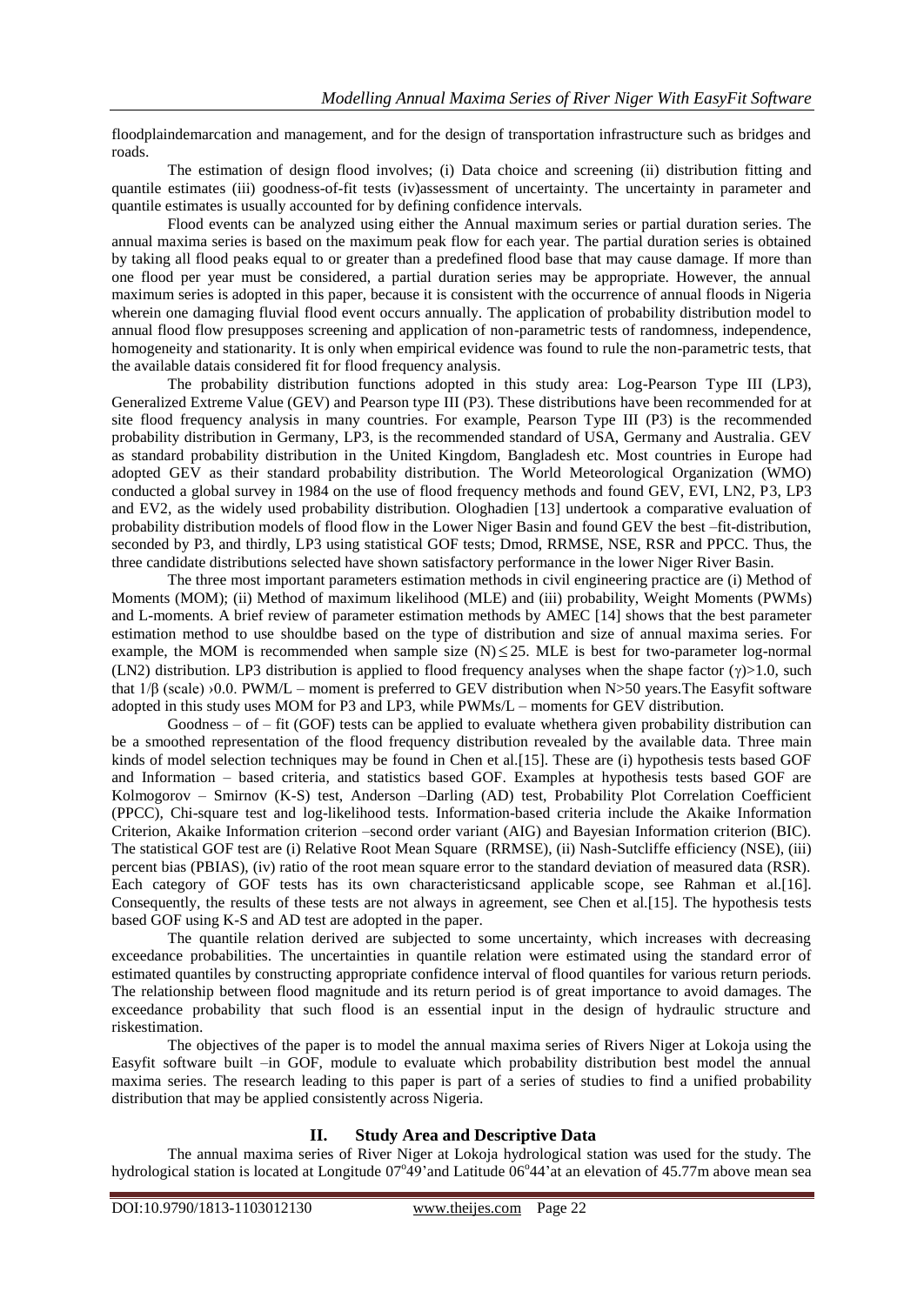level. The station is situated on the confluence of River Niger and Benue with a catchment area of  $750,790$  km<sup>2</sup>. This AMS data was collated from the hydrological year book of Nigeria inland water Authority (NIWA), Lokoja, Nigeria. The record length is 62years (1955-2016). The descriptive statistics is presented in Table 1, while the location map is shown in Figure 1. Figure 2 shows the plot of the annual maxima series of the Niger River at Lokoja, Nigeria.



**Figure 1: Location of Hydrological Station at Lokoja, Nigeria: Source Mahe et al.[17]**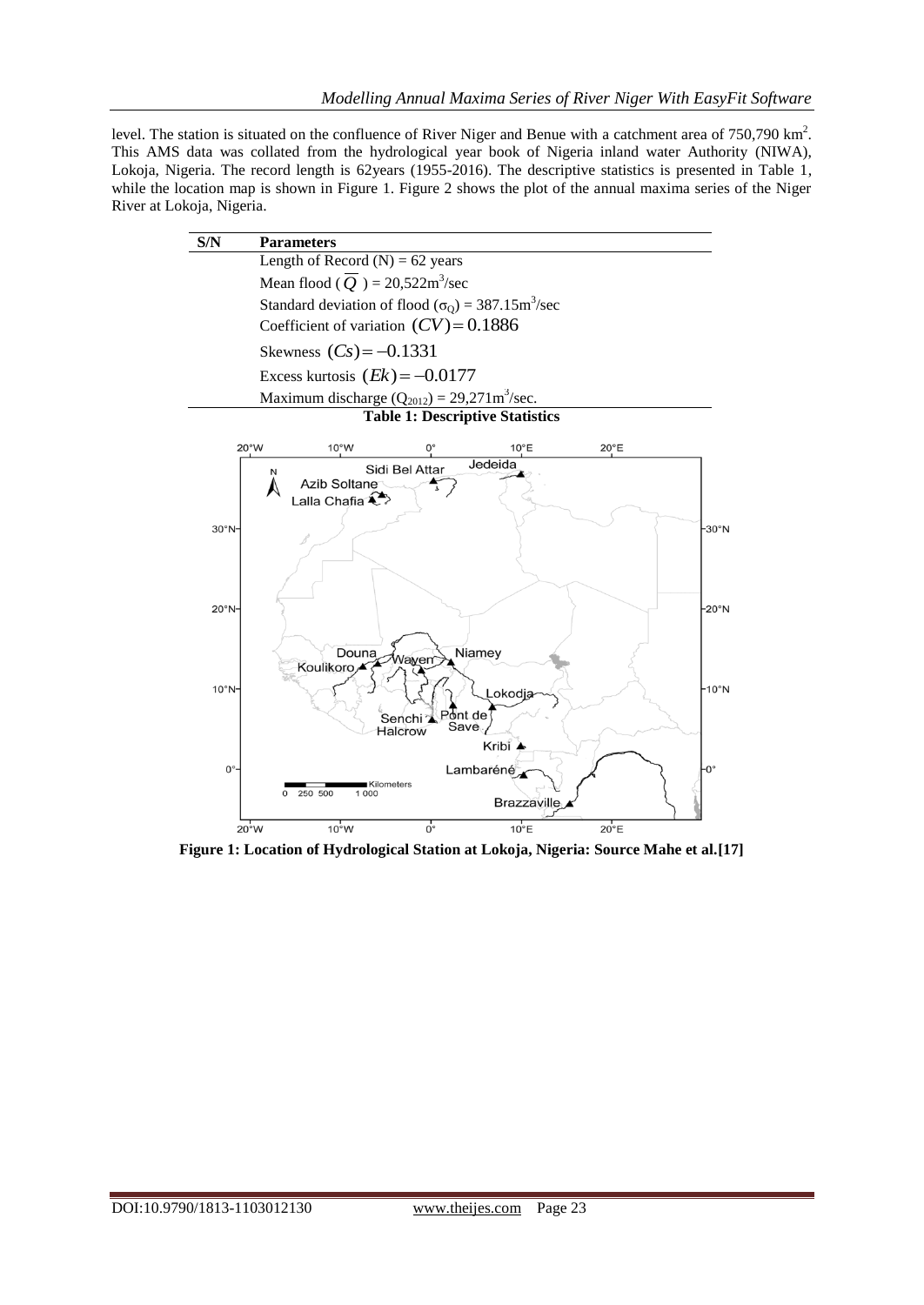

## **3.1 Probability Distribution Functions**

Three PDFs have been adopted to model the annual maxima series. Their choice is based on the results of previous studies, e.g. Ologhadien [13]which found Generalized Extreme Value (GEV), Log-Pearson Type III (LP3), and Pearson Type III (P3) to produce better results in modelling annual maxima series in the lower Niger Basin. In the cited literature, the three probability distributions were selected on the basis of statistical goodness – of –fit tests, namely: modified index of agreement (Dmod), relative root mean square error (RRMSE), Nash – Sutcliffe efficiency (NSE), percent bias (PBIAS), ratio of RMSE and standard deviation of the measurement ( RSR) were used to identify the identify the best – fit distribution(s). The probability density functions and quantile relations of the selected distributions are presented in Table 2 These distributions have been adopted consensus probability distributions inother countries.

Distribution

\nProbability Density Functions

\nQuantile relationship

\nLog Pearson (LP3)

\n
$$
f(x) = \frac{1}{\alpha x \Gamma(\beta)} \left[ \frac{\log(x) - \gamma}{\alpha} \right]^{\beta - 1} e^{-\left[ \frac{\log(x) - \gamma}{\alpha} \right]} \quad Z_{\tau} = L_n Q_r = \mu_z + K_{\tau} \sigma_z
$$
\nPearson Type III (P3)

\n
$$
f(x) = \frac{1}{\alpha x \Gamma(\beta)} \left[ \frac{(x) - \gamma}{\alpha} \right]^{\beta - 1} e^{-\left[ \frac{(x) - \gamma}{\alpha} \right]}
$$
\nGeneralized Extreme Value (GEV)

\n
$$
f(x) = \frac{1}{\alpha} \left[ 1 - k \left( \frac{x - u}{\alpha} \right) \right]^{1/k - 1} e^{-\left[ 1 - k \left( \frac{x - u}{\alpha} \right) \right]^{1/k}}
$$
\n $Q_T = \beta + \frac{\alpha}{k} \left[ 1 - \left\{ - \text{Log} \left( 1 - \frac{1}{T} \right)^K \right\} \right]$ 

**Where β, α, and k are location, scale, and shape parameters**

**Table 2: Probability density functions and quantile relations**

## **3.2 Parameter Estimation**

The main methodsused in civil engineering practice for estimation of the parameters of the probability distribution functions are method of moments, maximum likelihood method probability weighted moments/Lmoments. Different softwaresuses different parameter estimation methods. The Easy fit software amongst others uses MOM for LP3 and P3 distributions and PWM/L moment for GEV distribution. Accordingly, the Easy fit software has in-built parameter estimation methods for performing these tasks.

## **3.2.1 Probability Weighted Moments/L-Moments**

The L-oments are computed from the probability weighted moments, first by arranging the data in ascending order, and then the PWMS are calculated as follows:

$$
\beta_0 = n^{-1} \sum_{j=1}^n x_j
$$

(1)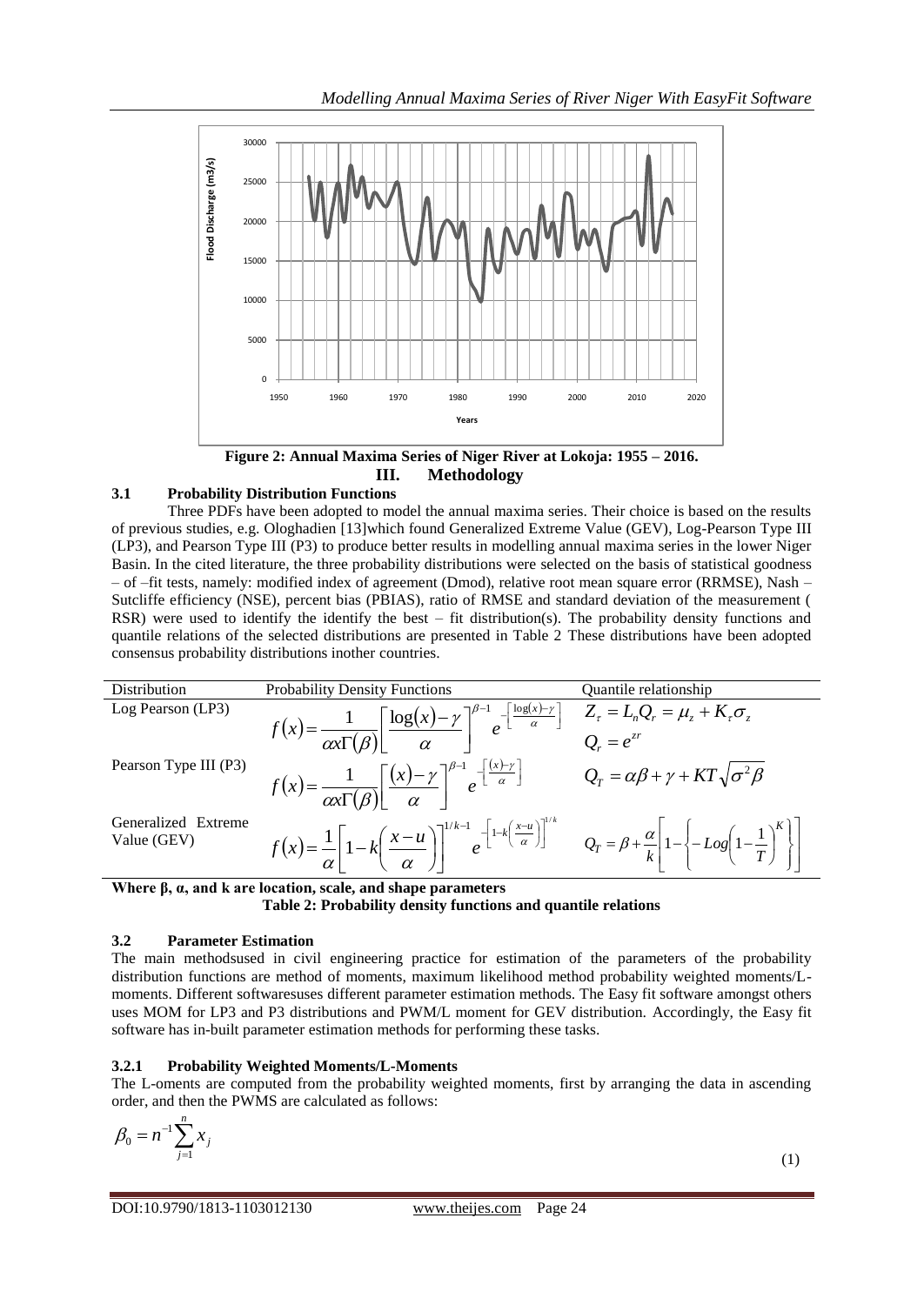(4)

$$
\beta_1 = n^{-1} \sum_{j=2}^{n} x_j \left[ (j-1)/(n-1) \right] \tag{2}
$$

$$
\beta_2 = n^{-1} \sum_{j=3}^{n} x_j \left[ (j-1)(j-2) \right] / \left[ (n-1)(n-2)(n-3) \right] \tag{3}
$$

$$
\beta_3 = n^{-1} \sum_{j=4}^n x_j [(j-1)(j-2)(j-3)]/[(n-1)(n-2)(n-3)]
$$

Where n is the data length, x is the data value, i is the rank of the value of n in ascending order. The unbiased Lmoment estimators are obtained by replacing the PWMs in Equations  $1 - 4$ , by their sample estimates in Equations5 - 8 as follows:

$$
\lambda_1 = \beta_o \tag{5}
$$

$$
\lambda_2 = 2\beta_1 - \beta_o \tag{6}
$$

$$
\lambda_3 = 6\beta_2 - 6\beta_1 + \beta \tag{7}
$$

$$
\lambda_4 = 20\beta_3 - 30\beta_1 + \beta_0 \tag{8}
$$

The L-moment measure of location and L-moment ratio measures of scale, skewness and kurtosis are: *Location*(*mean*) =  $\lambda_1$ (9)

$$
L-coefficient of variation (L-CV) = \tau_2 = \frac{\lambda_2}{\lambda_1}
$$
 (10)

$$
L-Skweners(\tau_3) = \frac{\lambda_3}{\lambda_2} \tag{11}
$$

$$
L = Kurtosis(\tau_4) = \frac{\lambda_4}{\lambda_2} \tag{12}
$$

The parameters of the GEV distribution are computed using L-moments and the relationship,see Hosking et al.[18] and Kamal et al. 19] as follows;

$$
k = 7.8590c + 2.9554c2
$$
\n
$$
\alpha = k \sqrt{|\Gamma(1 + k)(1 - 2^{-k})|}
$$
\n(13)

$$
\alpha = k\lambda_2 / \left[ \Gamma(1+k)(1-2^{-k}) \right] \tag{14}
$$

$$
\beta = \lambda_1 + (\alpha/k) \left[ \Gamma(1+k) - 1 \right] \tag{15}
$$

 $c = [2/(\tau_3 + 3)] - ln(2)/ln(3)$  and  $\Gamma(1 + k)$  is the classical gamma function

The GEV parameters (location, s**c**ale and shape) are computed using the annual maxima series and the sample L-moment estimators in Equations 5–8,in the following order by Millington et al. [20] and Kamal et al.[19].

- i. Arrange the annual maxima series in ascending order.
- ii. Compute the 4 PWMs  $(\beta_0, \beta_1, \beta_3 \text{ and } \beta_4 \text{ in Equations } 5 8)$
- iii. Compute the 4 L-moments(  $\lambda_1, \lambda_2, \lambda_3$  and  $\lambda_4$  using the 4 PWMS.
- iv. Compute the shape parameter (k) using Equation 13
- v. Compute the location parameter  $(\alpha)$  using Equation 14.
- vi. Compute the location parameter  $(\beta)$  using Equation 15.
- vii. The GEV parameters  $k$ ,  $\alpha$  and  $\beta$  computed above are now substituted in the quantile relation in Table 2.

# **3.2.2 Method of Moments**

Using the annual maxim a series  $\{X_i, i = 1,2,...N\}$ , estimators of the product moments can be calculated:

$$
Mean\left(\hat{\mu}\right) = \frac{1}{n} \sum_{i=1}^{n} x_i
$$
\n<sup>(16)</sup>

$$
Variance\left(\hat{\sigma}^2\right) = \frac{1}{n-1} \sum_{i=1}^n \left(x_i - \hat{\mu}\right)
$$
\n<sup>(17)</sup>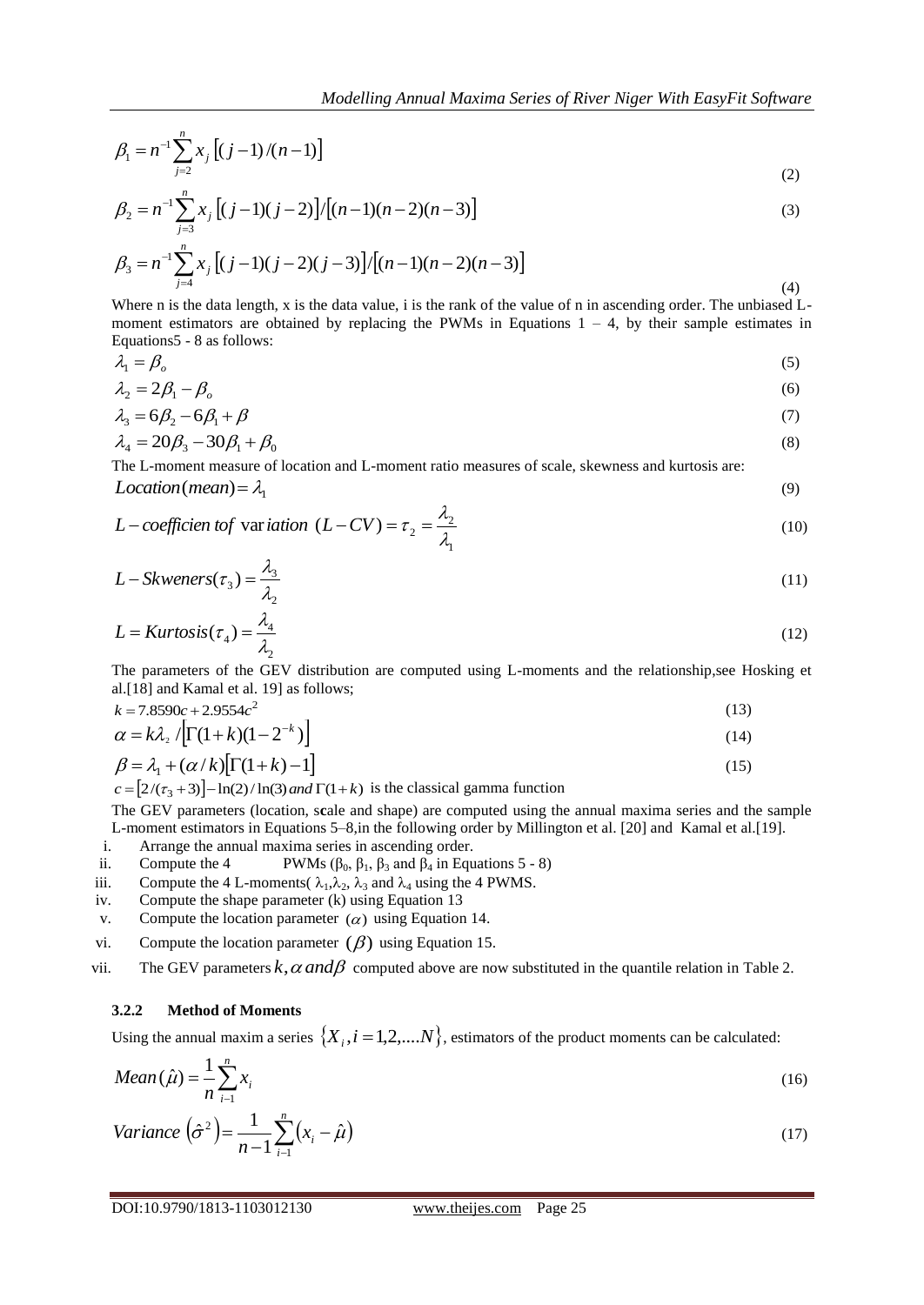$$
Coefficient of skewness \begin{pmatrix} \hat{r}_2 \\ \hat{r}_3 \end{pmatrix} = \frac{\frac{1}{n} \sum_{i=1}^n (x_i - \hat{\mu})^3}{\left[\frac{1}{n} \sum_{i=1}^n (x_i - \hat{\mu})^2\right]^{3/2}}
$$
\n
$$
1 \sum_{i=1}^n (x_i - \hat{\mu})^2
$$
\n(18)

$$
Kurtosis\left(\hat{\gamma}_4\right) = \frac{\frac{1}{n} \sum_{i=1}^{n} (x_i - \hat{\mu})}{\left[\frac{1}{n} \sum_{i=1}^{n} (x_i - \hat{\mu})^2\right]^2}
$$
(19)

The moment estimators of the distribution parameters are then obtained by replacing the theoretical product moments for the specified distribution by the sample moments. Equation for the moment estimators for the different distribution are given in standard texts, for example EVA [21].

#### **3.3 Goodness – of – Fit Tests**

The GOF tests are tools for evaluating the adequacy of candidate distributions to the observed annual maxima series. Therefore, in order to identify the best – fit probability distribution for modelling of AMS at Lokoja, two GOF tests; K-S and A-D were applied using the Easy fit software. A brief description of the two tests is presented below for completeness for details see, Hossain [22] and Sharma et al. [23].

## **3.3.1 Kolmogorov-Smirnov (K-S) Test**

The K-S test uses empirical CDF and theoretical CDF to calculate test statistics. The K-S test statistics (D) is the maximum vertical different between empirical CDF  $(P(x_n))$  and the theoretical CDF  $(F(x_n))$  as follows:

$$
D = \max |P(x_n) - F(x_n)|
$$

(20)

Where  $P(Xn)$  is empirical CDF of observed annual maxima series of n ordered observations, and  $F(Xn)$  is the theoretical CDF for each of the ordered , observations. When the test statistics (D) is smaller than the critical value of 0.01255 then the observed data is considered a good fit for the assumed distribution.

#### **3.3.2 Anderson-Darling (A-D) test**

The A-D test compares expected (theoretical) CDF to an observed CDF. The A-D test gives higher weight to the tails of distribution to be fitted than K-S test. The A-D test statistic  $(A^2)$  is:

$$
A^{2} = -n - \sum_{k=1}^{n} \frac{2k-1}{n} \{ \ln F(Q_{k}) + \ln \{1 - F(Q_{n+1-k}) \} \}
$$
\n(21)

Where n is sample size,  $Q_1,...Q_n$  are observed data and F is CDF. If the test statistic  $(A^2)$  is higher than critical value of 2.5018, the null hypothesis is rejected.Both K-S and A-D test were conducted at significance level of  $\alpha$  = 0.05.

#### **3.4 Uncertainty in Quantile Estimates**

Uncertainty is inherent in flood quantile estimates due to randomness of variables, sample size, selection of inappropriate probability distribution(s). The uncertainties are lumped in the form of confidence interval, see (Rao and Hamed [24]:

$$
U_{T\beta} = Q + K_U S_Q
$$
\n
$$
I - \overline{Q} + K \overline{S}
$$
\n(22)

$$
L_{T\beta} - Q + \Lambda_L S_Q \tag{23}
$$

Where  $U_{T\beta}$  and  $L_{T\beta}$  are upper confidence and lower confidence limits respectively  $K_U$  and  $K_L$  are the upper

and lower confidence limit factors which are functions of recurrence interval (T) and confidence level ( $\beta$ ). Q and  $S_0$  are mean and standard deviation respectively of observed series. The confidence limit factors  $Ku$  and  $K<sub>L</sub>$  are computed as follows: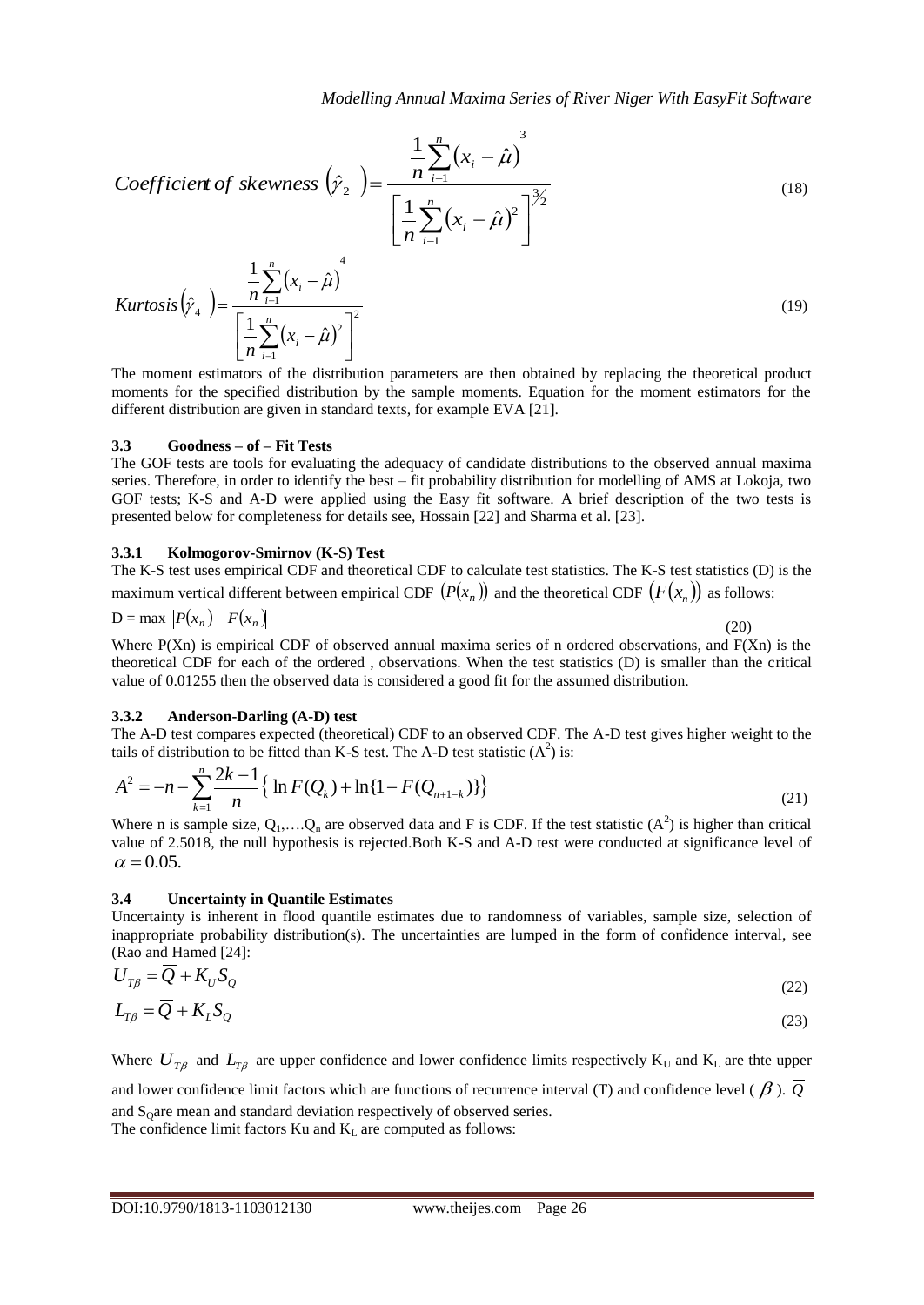$$
K_{U} = \frac{K_{T} + \sqrt{K^{2}r - pq}}{P}
$$
\n
$$
K_{L} = \frac{K_{T} - K^{2}r - pq}{P}
$$
\n(24)

Where 
$$
P = 1 - [Za^2/(2N-1)]
$$
 and  $q = K^2r - (Za^2/N)$ 

 $K_T$  is frequency factor,  $Z_a$  is standard normal variable and N is sample size

## **IV. RESULTSAND DISCUSSION**

The main results of this study are summarized in Tables 1, 3 and 4 and Figures 3-6. The entire analyses were executed in Microsoft Excel 2010 and Easy Fit software, version 5.6.

In Table1, the AMS are expressed in cubic metre per second. It may be observed that the data is negatively skewed, indicating it should be modelled with non-normal distribution. For the results of frequency analysis to be valid, some statistical hypothesis, namely, randomness and stationarity of the AMS must be satisfied. The in-house consultant of Nigeria Inland Waterway Authority (NIWA), Nigeria had performed independence and randomness of the data series using correlation coefficient (r) at lag-1 and Wald-Wolfowitz (WW) tests respectively. While stationarity of the AMS had been checked using Mann-Kendall test. These hypothesis had been verified and the AMS certified for flood frequently analysis in her hydrological handbooks. In order to determine the best-fit-distribution which in - turn gives the output in terms of return period. The Easy fit software compares the outcome of three GOF tests; K-S, A-D and chi-squared (C-S) and the results of the GOF tests are presented in Table 3 while the parameters and quantile equation of each distribution are presented in Table 4. The C-S test has lesser power and it was included for completeness. The results of GOF tests, in Table 3 shows that GEV is best-fit model, seconded by LP3, and thirdly P3. The quantile equations in Table4 had been used to compute the quantile estimates for various periods and the output values are given in Table5 and graphically displayed in Figure 3. The output values in Table 5 agree with ranking in Table 3 indicating that the best-fit distribution (GEV) also produce the highest outputs. Figures 4 and 5 show the PDF and CDF of the GEV distribution. One may observe that the PDF is slightly skewed to the left. This is because of the negative skewness coefficient. The estimate of 90% confidence interval of flood quantile for various return periods are presented graphically in Figure 6. It may be observed in Figure 6 that the quantile estimate  $(Q_T)$  values fall within the lower and upper limits. The present study is corroborated with similar studies on the Niger River, namely Ibeje [25], Ehiorobo and Akpejiori [26] and Ologhadien [13]. Ibeje conducted flood frequency analysis of Niger River at Shintaku and found LP3 the best fit distribution. While, Ehiorobo and Akpejiori [26] undertook frequency analysis of Niger River at Agenebode; but conversely found LN2 the best - fit distribution. Ologhadien [13] also conducted flood flow probability distribution Model selection on Niger/Benue basins in Nigeria and found GEV distribution. The results of the present study agrees with Ologhadien [13] and Ibeje [25], but disagrees with Ehiorobo and Akpejiori [26]. In contrast, Ibeje[25] and Ehiorobo and Akpejiori [26] did not include GEV and P3 as candidate distributions in their studies.The choice of GEV distribution agrees with Haktanir [27] who reported that GEV has a convincing relevance to the peak of floods, as most other probability distributions are not true depictions of flood peaks from the theoretical cause – effect standpoint.

| # | <b>Distribution</b> | Kolmogorov<br><b>Smirnov</b> |      | Anderson<br><b>Darling</b> |               | <b>Chi-Squared</b> |      |
|---|---------------------|------------------------------|------|----------------------------|---------------|--------------------|------|
|   |                     | <b>Statistic</b>             | Rank | <b>Statistic</b>           | Rank          | <b>Statistic</b>   | Rank |
|   | Gen. Extreme Value  | 0.07077                      |      | 0.19324                    |               | 1.8836             |      |
|   | Log-Pearson 3       | 0.07605                      |      | 0.19696                    | $\mathcal{D}$ | 1.2964             |      |
| 4 | Pearson 5 (3P)      | 0.07383                      | ↑    | 0.2322                     |               | 2.0292             |      |

| #                                                           | <b>Distribution</b> | <b>Parameters</b>                                                 | <b>Quantile Equation</b>                                                 |  |  |  |
|-------------------------------------------------------------|---------------------|-------------------------------------------------------------------|--------------------------------------------------------------------------|--|--|--|
|                                                             |                     | Gen. Extreme Value   k=-0.29994, $\sigma$ =3871.0, $\mu$ =18192.0 | 18192 - 12,906 $1 - \left( -\left( \log \frac{T-1}{T} \right) \right)^k$ |  |  |  |
|                                                             | Log-Pearson 3       | $\alpha = 8.0153$ , $\beta = -0.07342$ , $\gamma = 10.447$        | Log $Q_T$ = 9.86+0.208K <sub>T</sub>                                     |  |  |  |
|                                                             | Pearson 5 (3P)      | $\alpha = 306.56$ , $\beta = 2.0406E + 7$ , $\gamma = -47291.0$   | $Q_T = 19515 + 3826K_T$                                                  |  |  |  |
| <b>Table 4: Estimated Parameters and Quantile Equations</b> |                     |                                                                   |                                                                          |  |  |  |

DOI:10.9790/1813-1103012130 www.theijes.com Page 27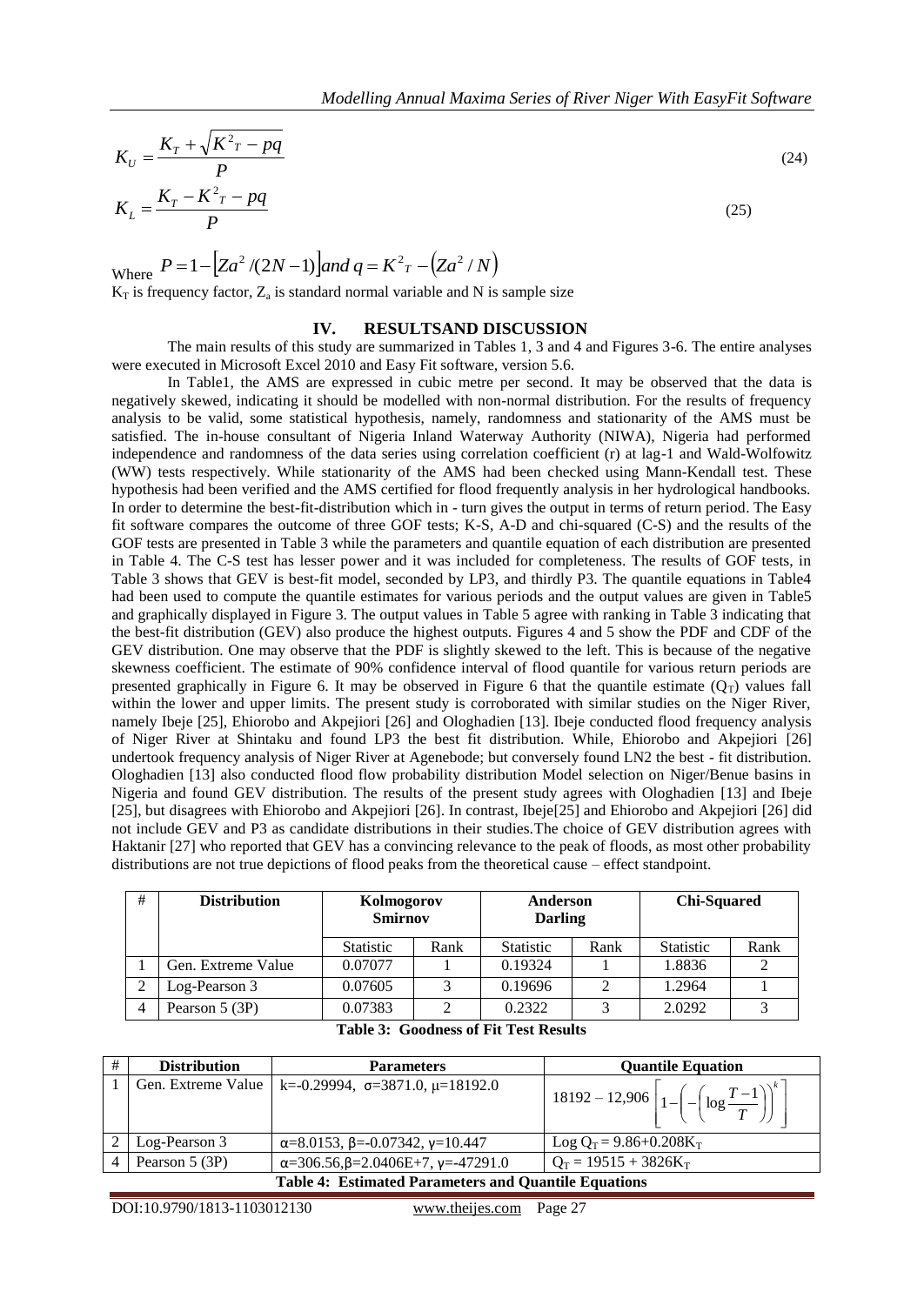| R. Period | <b>GEV</b> | P <sub>3</sub> | LP3      |
|-----------|------------|----------------|----------|
| 10        | 30633.18   | 24234.08       | 24942.81 |
| 20        | 36741.46   | 25391.61       | 27201.5  |
| 30        | 40901.38   | 25939.55       | 28405.13 |
| 50        | 46883.49   | 26518.86       | 29784.43 |
| 75        | 52310.51   | 26902.74       | 30764.31 |
| 100       | 56574.22   | 27139.45       | 31396.63 |
|           |            |                |          |

**Table 5: Quantile Estimates for Various Return Periods**



**Figure 3: Quantile Estimates of GEV, P3 and LP3 against Return Periods.**



**Figure 4: PDF for GEV fitted AMS of Niger River, Lokoja**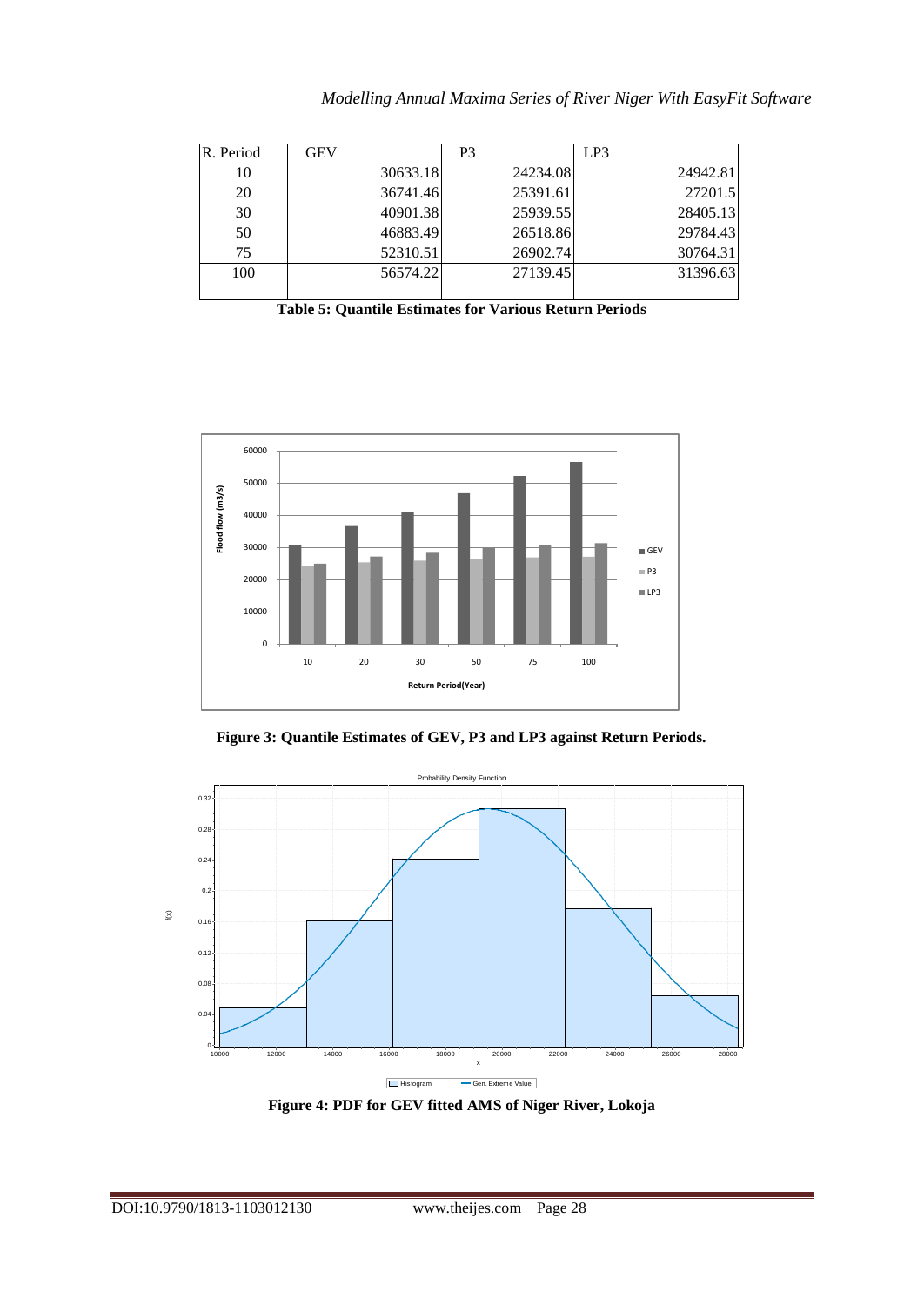







# **V. CONCLUSION AND RECOMMENDATIONS**

## **5.1 Conclusion**

In this study, the annual maxima series of River Niger at Lokoja hydrological station are fitted to GEV, LP3 and P3 distributions. Parameter estimation using EasyFit software is carried out with MOM for LP3 and P3, PWM/L-moments for GEV. The EasyFit software in-built GOF tests module using K-S, A-D and C-S was applied. The test statistic of K-S, A-D and C-S are based on the lowest values of each of the test statistics. The results show that GEV distribution using PWM/L- moments is the best-fit probability distribution model of flood flow for River Nigeria at Lokoja. The results found in this study is useful for accurate estimation of design flow of water infrastructure projects and hydraulic structures in the lower Niger River Basin. The study recommend that GEV, LP3 and P3 should be considered candidate distributions for development of regional flood frequency analysis in the Lower River Niger Basin.

## **REFERENCES**

[1]. C. Prieto, D. Patel, and D. Han, (2020). Preface: Advances in flood risk assessment and management. Natural Hazards and Earth System Sciences , 20 (4), 1045 – 1048[. http://doi:org/10.5194/nhess-20-1045-](http://doi:org/10.5194/nhess-20-1045-%202020) 2020, 2020